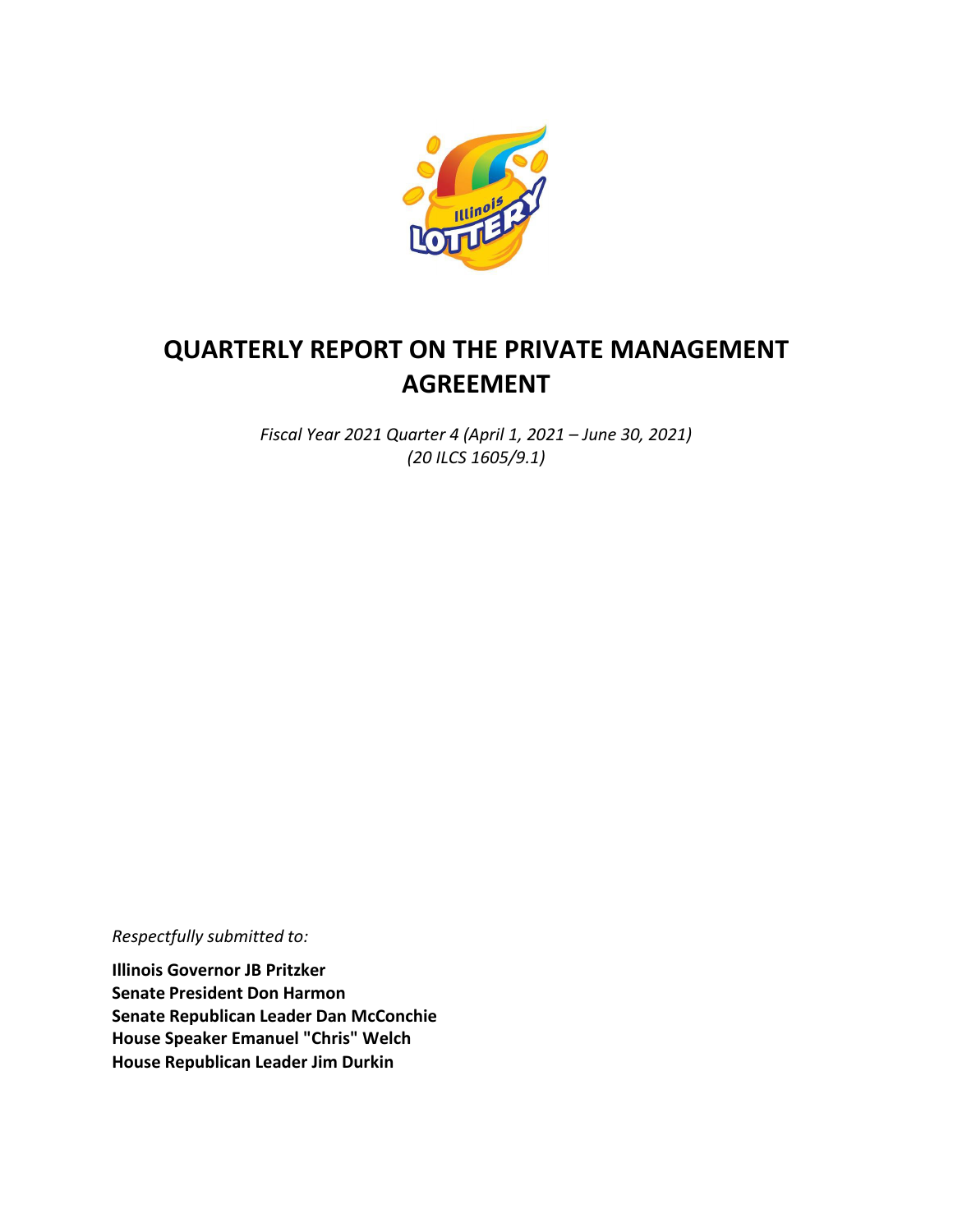#### **The Illinois Lottery – Private Management Current Status**

In FY21, Camelot Illinois' ("Camelot") approved annual business plan ("Plan") projected an operating revenue of \$3.139 billion and an operating income of \$745 million. Unaudited yearend results show an operating revenue of \$3.448 billion and an operating income of \$776 million. FY21 Q4 operating revenue was \$910.6 million which was 11% higher than the FY21 Q4 plan target of \$823.3 million. FY21 Q4 operating income was \$204.0 million, 4% higher than the FY21 Q4 Plan target of \$196.4 million. Contributions to the Common School Fund in FY21 Q4 were \$240.6 million, totaling \$762.5 million for the year, equaling the prescribed contribution amount for FY2[1](#page-1-0)<sup>1</sup>. When comparing to FY20, FY21 Q4 operating revenue was 14% higher than the same quarter of FY20 when operating revenue was \$796.2 million. FY21 Q4 operating income was 12% lower than the same quarter of FY20 when operating income of \$230.9 million.

During Q4, instant ticket sales were the greatest of all quarters in FY21 with sales of \$599.7 million, a 10.9% increase from the goal of \$540.7 million. Additionally, sales of draw-based games remained strong in Q4 achieving total sales of \$309.6 million, a 9.9% increase from the goal of \$281.6 million. The increase in draw-based game sales was due to continued strong performance of the Pick games, which outperformed Plan by approximately \$40.2 million during this time, or 27.7% increase from the goal of \$145.3 million.

Q4 was an active month for marketing and communications campaigns. Marketing efforts at the beginning of Q4 continued to support the Willy Wonka ticket and Lotto game renovation. In May, marketing support transitioned to the Extreme Cash ticket and the new Fast Play game, QuickSpot. The Illinois Lottery also launched a new campaign in May that promoted our Pick games with a NBA hopeful and University of Illinois alumna, Ayo Dosunmu. Strategy discussions began in Q4 for a new Instants marketing platform set to launch in the summer.

The fourth quarter ended with the three core objectives of the business plan largely being met:

- **1. Protecting the player base** by minimizing player attrition in retail while maintaining and acquiring new digital players.
- **2. Demonstrating cost and margin consciousness** across the business to maximize contributions to the Common School Fund and other good causes.
- **3. Setting the foundation for a new generation of player growth** in FY22 and beyond.

The financial goals of the FY21 Plan were purposefully ultra conservative given the uncertainty the Department faced going into FY21 driven by the COVID pandemic. The pandemic turned out to be the unexpected catalyst for the whole US Lottery Industry dramatically performing in FY21, setting sales records in most states. By leveraging this "COVID effect" and executing well, we were able to exceed our conservative FY21 goals and deliver our prescribed FY21 contribution to the Common School Fund, contribute to the Capital Projects Fund and deliver our highest total ever to the specialty causes we support.

<span id="page-1-0"></span> $<sup>1</sup>$  These amounts are prior to year-end adjusting entries in accordance with the PMA true up process.</sup>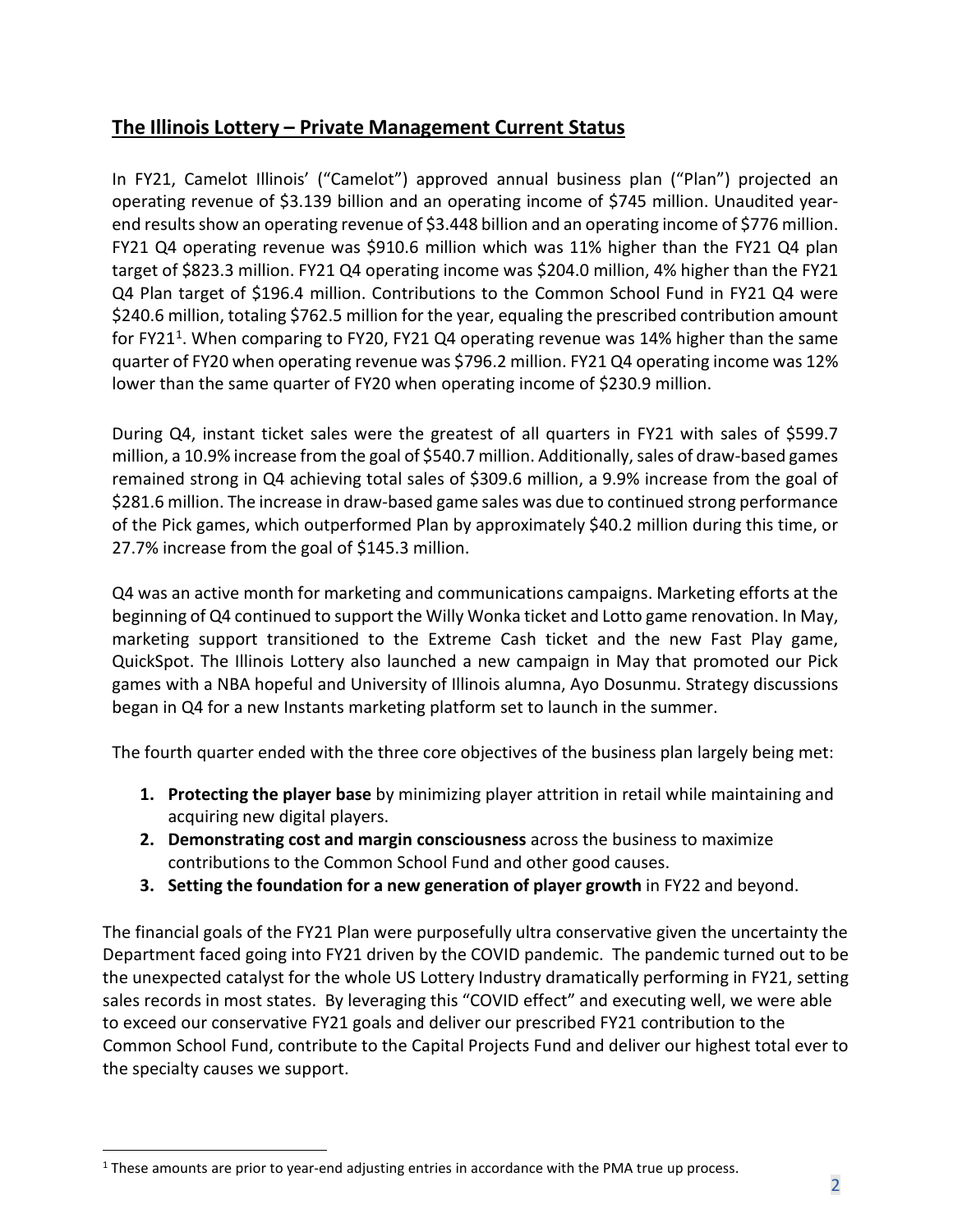## **Overall Sales and Transfers to Good Causes**

| <b>FY21</b>    | <b>Sales Revenue</b> | <b>Transfers to</b><br>Common<br>School Fund <sup>2</sup> | <b>Transfers to</b><br><b>Capital Projects</b><br><b>Fund</b> | <b>Transfers to Special</b><br><b>Causes</b> |
|----------------|----------------------|-----------------------------------------------------------|---------------------------------------------------------------|----------------------------------------------|
| Q1             | \$786.1 million      | \$155.9 million                                           |                                                               | \$2.7 million                                |
| Q <sub>2</sub> | \$810.7 million      | \$176.0 million                                           |                                                               | \$2.6 million                                |
| Q <sub>3</sub> | \$942.0 million      | \$190.0 million                                           |                                                               | \$2.2 million                                |
| Q4             | \$908.9 million      | \$240.6 million                                           | \$3.7 million                                                 | \$2.7 million                                |
| Total          | \$3,447.7 million    | \$762.5 million                                           | \$3.7 million                                                 | \$10.2 million                               |

Below are the FY21 sales and transfers to good causes:

#### **Specialty Cause Detail**

| <b>Specialty Ticket Cause</b>  | <b>FY21 Transfers thru Q4</b> |  |
|--------------------------------|-------------------------------|--|
| Veterans                       | \$1,326,807                   |  |
| <b>Ticket for the Cure</b>     | \$643,172                     |  |
| Red Ribbon Cash                | \$1,033,522                   |  |
| The MS Project                 | \$1,582,817                   |  |
| <b>Special Olympics</b>        | \$1,349,518                   |  |
| <b>Police Memorials</b>        | \$1,122,520                   |  |
| <b>Homelessness Prevention</b> | \$1,059,730                   |  |
| Alzheimer's Awareness          | \$961,936                     |  |
| <b>STEAM</b>                   | \$1,106,061                   |  |
| Total                          | \$10,186,083                  |  |

<span id="page-2-0"></span><sup>&</sup>lt;sup>2</sup> Transfers to the Common School Fund (CSF) are made based upon net income available to transfer.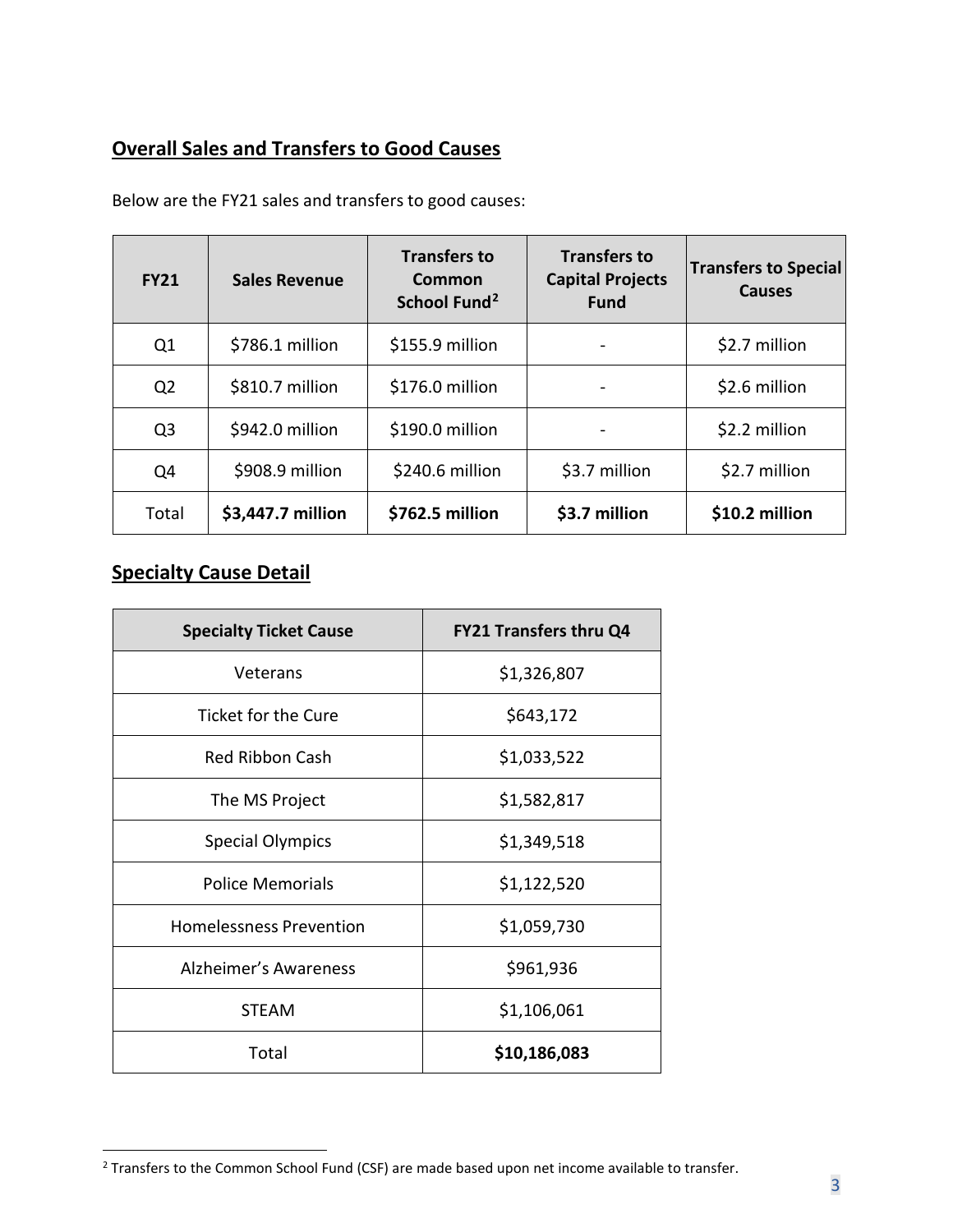#### **iLottery Program**

HB 3661 passed the Legislature in Spring 2019 and was signed by Gov. JB Pritzker on June 28, 2019. The bill extends the iLottery program through FY22 and allows the Lottery to offerLucky Day Lotto, Pick 3, and Pick 4 through the program without a subscription. The Department and Camelot believe that iLottery channel is important to grow a modern and sustainable lottery and continue to focus on growth in this area.

iLottery sales in FY21 Q4 were almost \$44 million, about \$10 million less than the previous quarter. However, FY21 Q4 iLottery sales are 16% higher than FY21 Q4 Plan iLottery sales and 24% higher than FY20 Q4 sales. Q4 begins discussions of launching the game, Fast Play, online on the iLottery platform.

| <b>FY21</b>    | <b>Internet Sales</b> | <b>Subscription Sales</b> | <b>Total iLottery Sales</b> |
|----------------|-----------------------|---------------------------|-----------------------------|
| Q1             | \$30,197,820          | \$3,795,415               | \$33,993,235                |
| Q <sub>2</sub> | \$35,252,583          | \$3,718,629               | \$38,971,212                |
| Q <sub>3</sub> | \$49,041,460          | \$4,409,161               | \$53,450,621                |
| Q4             | \$39,218,435          | \$4,437,229               | \$43,655,664                |
| Total          | \$153,710,298         | \$16,360,434              | \$170,070,732               |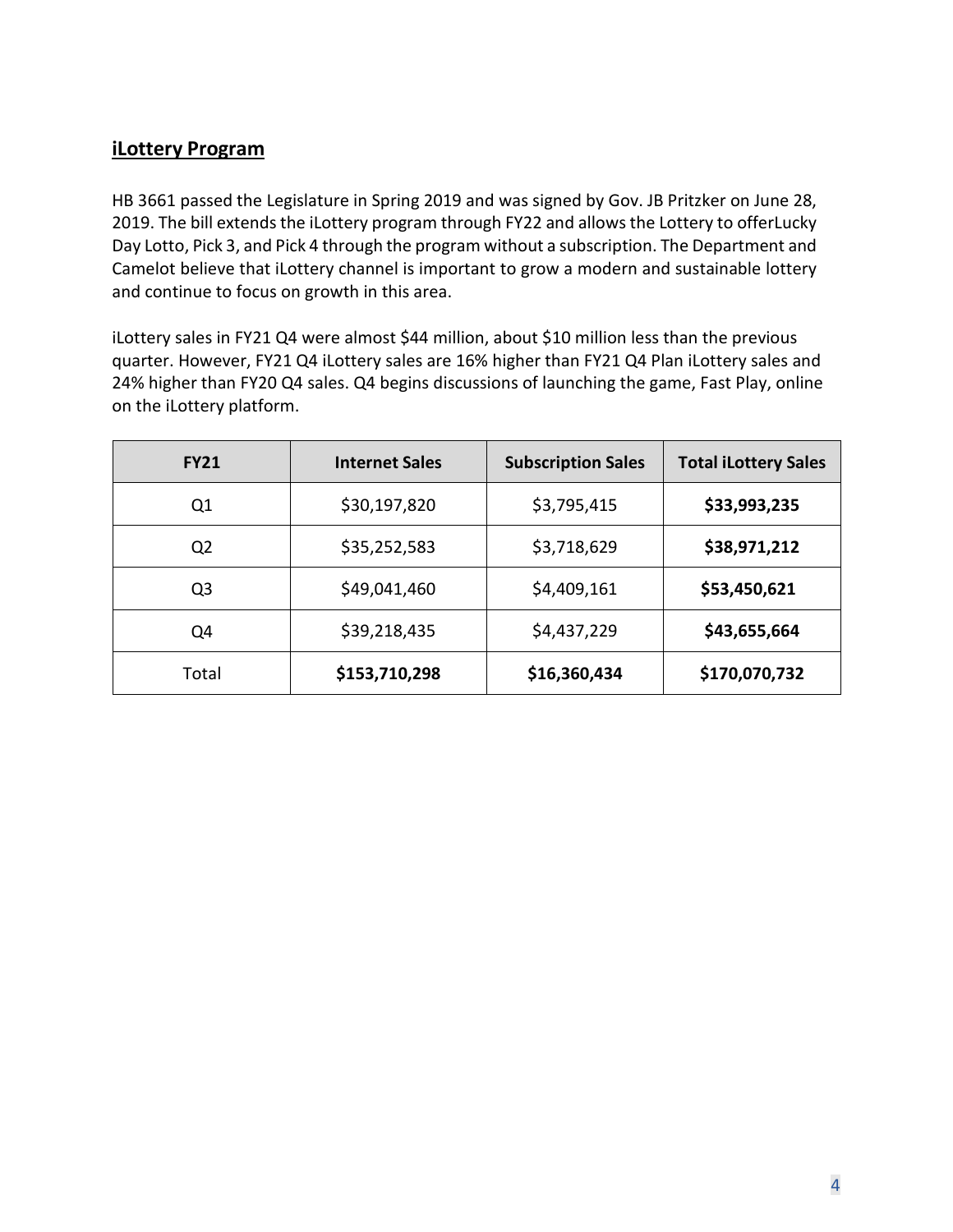#### **Responsible Gaming**

As part of efforts to continually improve the Lottery's responsible gaming program, during Q4, Illinois Lottery retailers were surveyed to measure their level of satisfaction with the Illinois Lottery Responsible Gaming program and to gain information about how the Lottery could provide further responsible gaming support at retail locations. A total of 232 responses were received, which yielded the following results:

- Overall, respondents seemed satisfied with the responsible gaming program approximately 76% of surveyed retailers reported being "completely" or "very" satisfied with the resources devoted to minimizing risks to problem gamblers.
- 54% of respondents requested additional training on speaking with players who request problem gambling assistance. Surveyed retailers indicated a strong preference for training sent through multiple channels, so that they have multiple sources to reference options for follow-up questions.
- Most retailers (61%) card individuals who appear to be 18 years old or younger, but stated they would like to have lottery signage in-store highlighting that all customers who appear to be 25 years or younger will be asked for ID. The intention of this signage is to mitigate negative customer reactions.

A work plan is in development to address the requested training needs including:

- Providing retail signage for Illinois Lottery policy to card all players 25 and younger
- Getting the **Be Smart, Play Smart**® Responsible Gaming Guides in all stores for retailers to reference and to provide to customers who request gambling support.

#### **Remote channels program**

The Illinois Lottery offers a variety of responsible gaming tools and information in its remote gaming channel. Age verification at registration, deposit limits, and self-exclusion are just a few of the safeguards that help promote positive online play. As the Lottery continues to expand player offerings and improve the player experience of online play, existing online safeguards are also reviewed. With the expansion of the draw-based game Fast Play onto the Illinois Lottery website and app in FY22, the following responsible gaming controls will also be implemented:

- Mandatory transaction limits will limit the number of Fast Play tickets that can be purchased in one transaction at retail and online
- Mandatory online purchase limits will limit the total number of Fast Play tickets that can be purchased in a 24-hour period online.